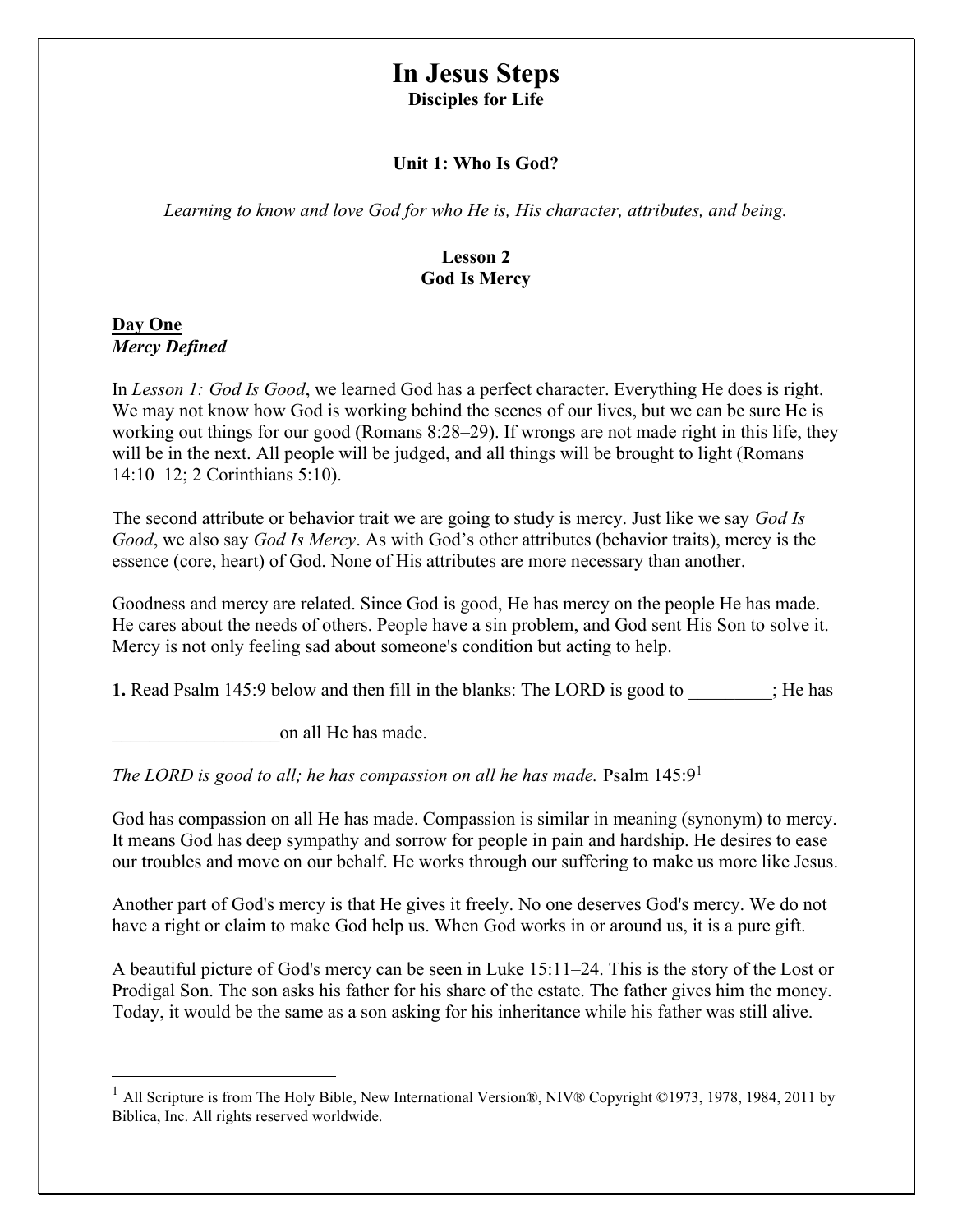**Definition:** *Prodigal* is an adjective describing someone who spends money or resources freely and recklessly; he is wastefully extravagant.

In the parable told by Jesus, the son leaves his father for a distant place and spends all his money foolishly in wild living. Afterward, he is alone and hungry. He took a job feeding pigs. However, this job did not provide enough for him to live on, so he was still hungry. He started to think about the goodness of his father. The men who worked for his father had plenty of food.

He made up his mind to go home and ask his father to forgive him. The son did not expect any kind of special treatment. He only hoped to work as a hired hand.

When the father saw his son walking toward home, he ran out to meet him. The young man admitted his sin against heaven and against his father. He told his father he was no longer worthy to be called his son. Instead of disowning his son, the father immediately had the servants bring a robe, a ring, and sandals. He then called for a feast to celebrate because "this son of mine was dead and is alive again; he was lost and is found" (Luke 15:24).

The father in this story represents our heavenly Father. He allows us to go our own way but rejoices when we return to Him. The son did not deserve such a warm welcome when he returned to his father, and neither do we. But like the prodigal son, we receive our Father's mercy and a celebration in heaven (Luke 15:7).

Louis Zamperini (1917–2014) is an example of a lost son. He was a tough kid who started his own gang. The group would get even with anyone who even looked at them in a wrong way. They would steal, destroy property, and fight other gang members. Louis' nickname was "Lucky Louie" because he mostly got away with his rebellion.<sup>2</sup>

When he was 15, his whole class wanted to compete in an interclass track meet. He did not want to, but also did not want to seem weak so he agreed to run. He ended up finishing last and thought, "Never again. Never."<sup>3</sup>

A week later his brother talked him into going to another meet. He did a little better and with his brother's encouragement decided to be a runner. He continued to smoke and drink, but as his running improved, so did his desire for a better life. However, his better life did not include God.

**Definition**: Mercy is being good to people and helping them when they are in need, even though they do not deserve it.

The Bible is divided between the Old Testament and the New Testament. The New Testament is about the birth, life, and death of Jesus Christ. The Old Testament tells us that Jesus, the Messiah or Savior, is coming.

<sup>&</sup>lt;sup>2</sup> Louis Zamperini and David Rensin, *Devil at My Heels* (New York, NY: William Morrow, 2003). 3 Ibíd., 17.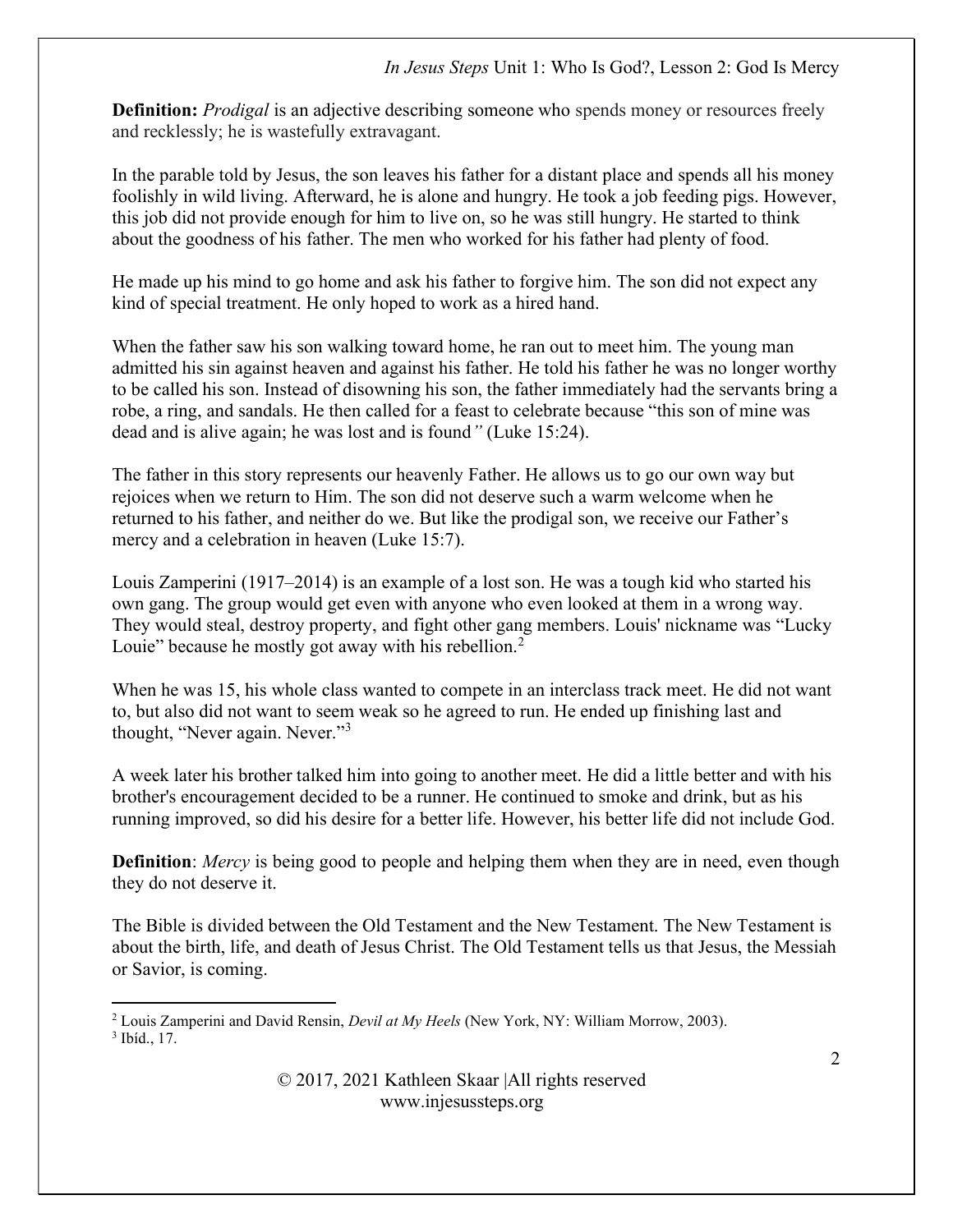The God of the Old Testament is the same God of the New Testament. God always was, always is, and always will be. He is the everlasting God and does not change (Numbers 23:19; Malachi 3:6; Hebrews 13:8). He is good to us and helps us, even though we do not deserve it. Thus, the one, true, living God of the Bible is merciful; He is mercy.

God's behavior traits cannot be separated. He is always good, always merciful, always righteous, and always just. Sometimes it may seem that God's mercy and justice are in conflict or disagreement. They are not.

However, we can speak of a "holy tension" between certain subjects in the Bible. This means that although it appears there are two opposing views, they are kept in balance by God. We need to ask God to show us how to embrace views that seem incompatible (mismatched). There is always a divine solution to understanding and applying God's Word, the Bible. However, we must keep praying for wisdom and guidance. We must also wait patiently for the Lord's answer.

2. Read Psalm 78:38. Then list below the four ways God is merciful.

Yet he was merciful; he forgave their iniquities and did not destroy them. Time after time he restrained his anger and did not stir up his full wrath. Psalm 78:38 (Iniquity is sin or wrongdoing.)

- 1.
- 2.
- 3.
- 4.

## Read Psalm 86:6–7 and answer questions 3–4:

Hear my prayer, LORD; listen to my cry for mercy. <sup>7</sup>When I am in distress, I call to you, because you answer me. Psalm 86:6–7

3. Are you troubled and need to call out to God for mercy? Yes No (Underline One)

4. If you answered "yes" in question 3, write out your request to God in the form of a prayer. If you answered "no," write a prayer of thanksgiving for how God has shown you mercy.

Accountability: Be prepared to share your answers to #3–4 with your team next week.

—End Day One—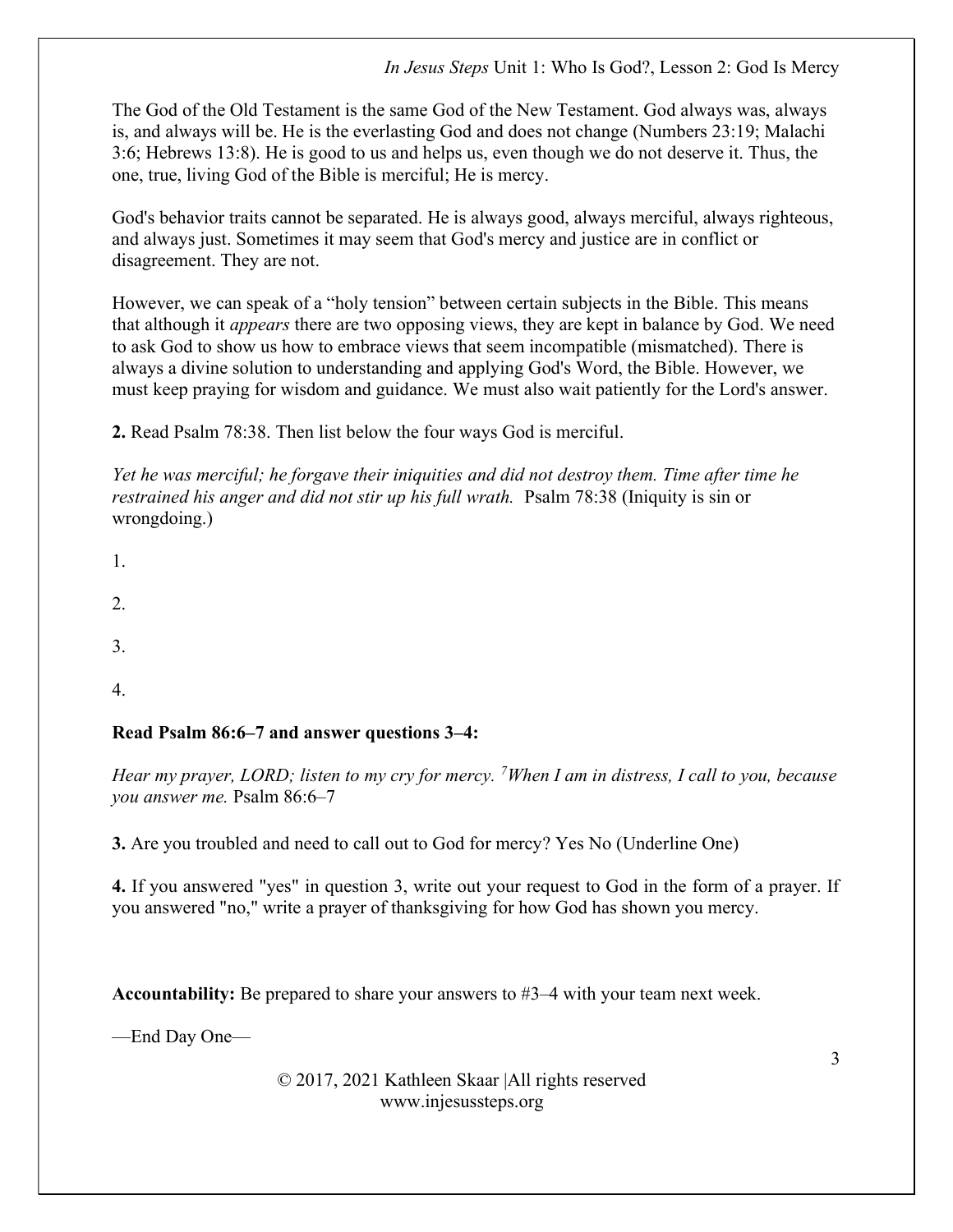#### Day Two Old Testament Mercy

God showed His mercy toward us in the beginning. Remember from *Lesson One* that after Adam and Eve sinned and caused people to be under a death sentence, God immediately promised to do something about this death sentence (Genesis 3:15). He planned to send His Son, Jesus Christ, to pay the penalty for sin.

**Definition:** Justice is the quality of being just, equitable, and morally right. Justice is the process of using laws to judge and punish crimes fairly.

5. Think about the next question and then answer: How does God's justice and mercy blend together perfectly in Christ's death on the cross?

God planned for Jesus to be born into a certain people group at a certain time in history. More than 2,000 years before Jesus' birth (about 2086 BC) God called Abraham to be the father of that people group or nation. Abraham's children and their children became the Hebrews. Sometime later they were called the Jews. The people or nation God founded through Abraham is named Israel.

Abraham was a descendant (offspring) of Shem, one of Noah's three sons. After the earth was populated through Adam and Eve's children, wickedness increased (Genesis 6:5–8). God could have wiped out the entire human race, but He showed mercy and spared Noah and his family. The rainbow is a sign of God's promise never to flood the earth and destroy all life (Genesis 9:13–16). It can also remind us that God is both just and merciful. He is always just and always merciful.

Adam and Eve had other children (Genesis 5:4) who most likely married each other. The Bible is not specific but since there were no other people, it makes sense. There was no rule against marrying a brother or sister at that time. Later, when God gave Moses rules and regulations (Law) for the Israelites and all people, it was forbidden (Leviticus 18:9). It still is.

# Read Acts 17:26–27 and answer questions 6–8:

From one man (Adam) he made all the nations, that they should inhabit the whole earth; and he marked out their appointed times in history and the boundaries of their lands. <sup>27</sup>God did this so that they would seek him and perhaps reach out for him and find him, though he is not far from any one of us. Acts 17:26–27 (parentheses added)

6. All the people and all the nations came from how many people (v. 26)?

7. Where should all these people live (v. 26)?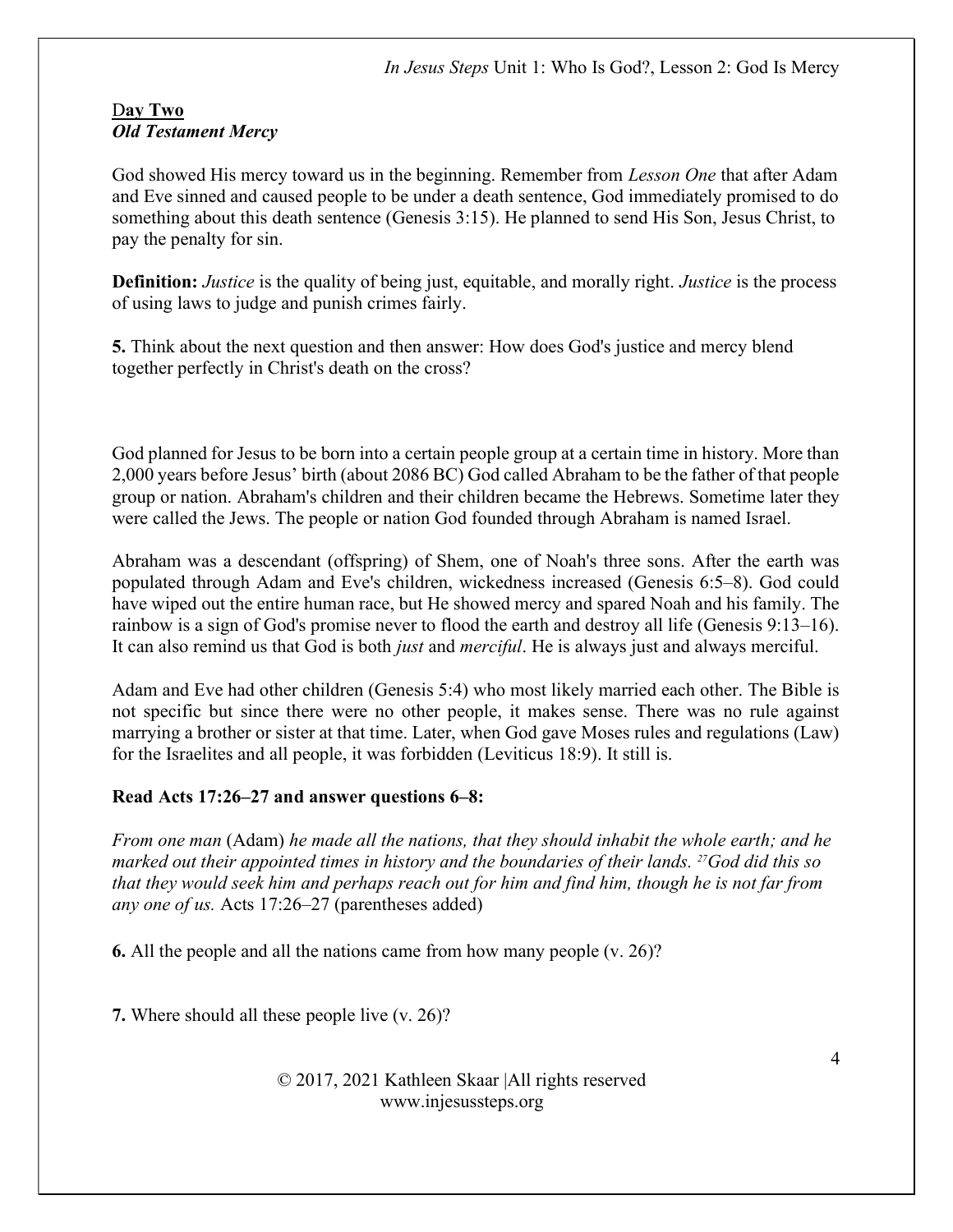8. Why did God make everyone from Adam, have them live over the whole earth, and mark their time in history, and the boundaries of their lands (v. 27)?

Remember, God formed Adam from the dust of the ground and breathed life into him (Genesis 2:7). Then God caused Adam to fall into a deep sleep and He took one of Adam's ribs and closed the place with flesh. From this rib, God made Eve (Genesis 2:21–22). So, from one man, God made Eve and all the nations. Of course, Adam and Eve became as one, and through their union the whole earth became inhabited (Genesis 2:24).

Since all people have a common ancestor, it is interesting that people have unique physical characteristics. For example, why are there different skin colors? It has to do with genetics.

**Definition:** Genetics is the study of heredity, or how the characteristics of living things are passed from one generation to the next when they reproduce. Every living thing contains the genetic material that makes up DNA molecules. The basic unit of heredity is the gene.

Here is a quick example of skin color regarding genetics. If Adam and Eve were of a middle brown color, their genes would enable them to conceive children with a variety of skin tones or color. Dark skinned or very light skinned people only have genes to produce the same color.

When people with the same color genes (or skin color) moved to different or faraway locations, the gene pool became smaller. This would be true of other characteristics such as height, weight, and facial features. As they married people from their own villages, there would not be as many varieties and differences in skin color and other characteristics.

The Bible tells us, and genetics supports, that God is the creator of only one race, the human race. We are all descendants (offspring) of Adam and Eve. No matter the slight physical differences, we are one people. Therefore, just as sin came into the world through one man, Adam, and death through sin, death spread to all people because we all sinned (Romans 5:12).

Since we are one people, one race, and all sinners, we all need forgiveness. God, in His goodness and mercy provided the perfect solution: Christ Jesus. For God so loved the world that he gave his one and only Son, that whoever believes in him shall not perish but have eternal life (John 3:16). Our forgiveness and salvation is found in no one else (Acts 4:12).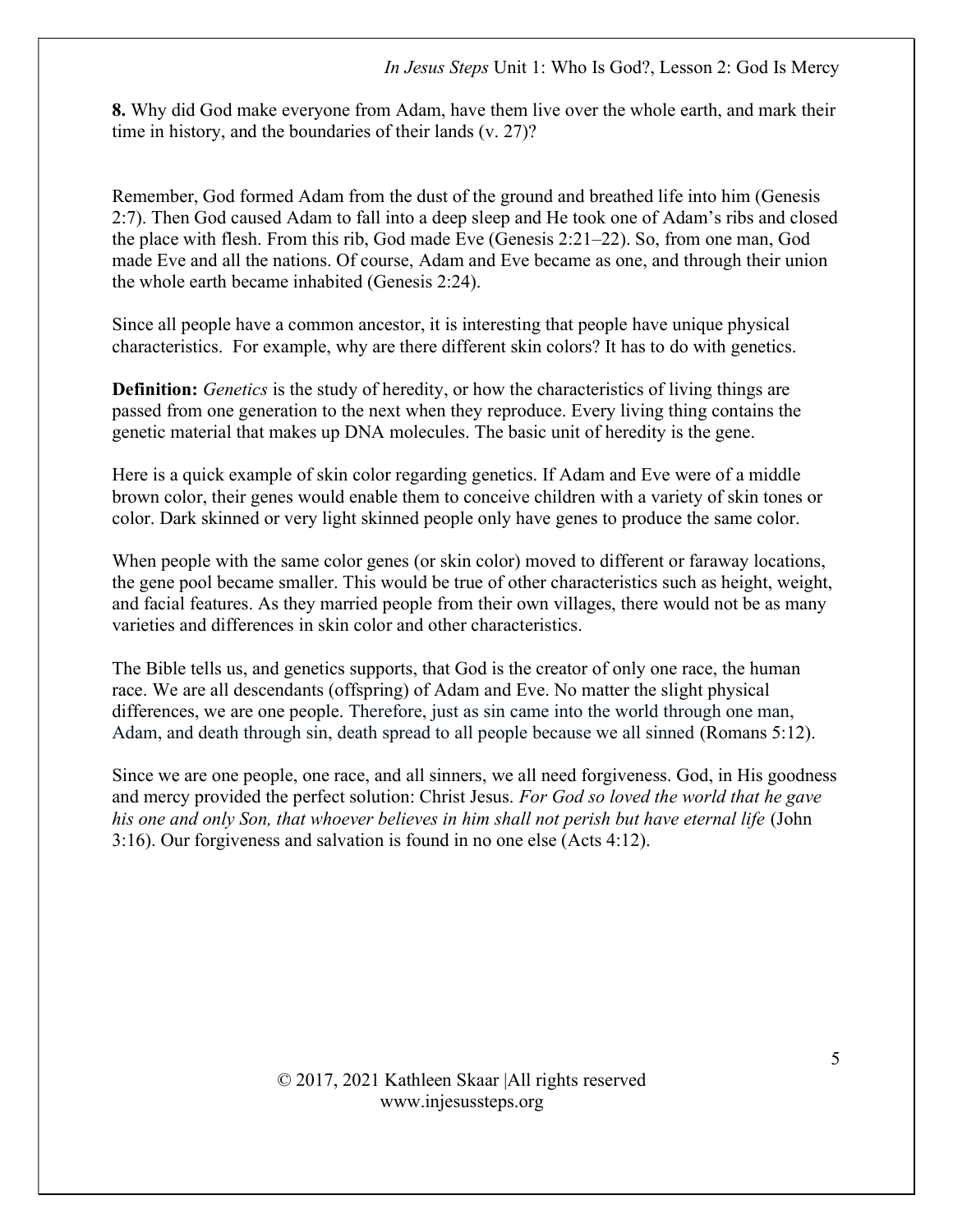9. Read and meditate (think deeply) on Lamentations 3:22–25. How is God's mercy (compassion, forgiveness, and goodness) new every morning for you?

Because of the LORD's great love we are not consumed, for his compassions never fail. They are new every morning; great is your faithfulness. I say to myself, "The LORD is my portion; therefore I will wait for him." The LORD is good to those whose hope is in him, to the one who seeks him. Lamentations 3:22–25 (Portion means inheritance share in the Promised Land.)

Accountability: Be prepared to share your answer to #9 with your team next week.

Louie Zamperini continued to run. He liked the recognition running brought him and did not want it to stop. Louie not only trained fanatically, but soon he began to apply himself to his schoolwork. He did not want poor grades to disqualify him from participating.

God was good to Louie. He helped him become a championship runner. Two times Louie was the NCAA mile champion record holder. When he was 19, he went to the 1936 Olympics.

On September 29, 1941, Louie joined the army. The United States fully entered World War II when the Japanese bombed Pearl Harbor on December 7, 1941. He trained and was assigned to a bomber crew on a B-24. After flying missions for a couple of years, his plane went down in the Pacific. Three men survived and Louie became the captain or leader of the life raft.

Another leader, with even greater responsibility, was Moses, who would lead the Hebrews to freedom from Egypt. He was used by God to bring the Israelites out of captivity and into the Promised Land (about 1446–1406 BC). God's mercy was great to both Moses and the people. For a full account of his life, read the book of Exodus in your Bible.

God gave Moses rules and laws for the children of Israel (descendants of Jacob, whom God renamed Israel). These regulations were given to help them live holy lives. The word *holy* is defined as being set apart for God's purposes. All people should be holy because all people have been created for His purposes.

The law or rules revealed how difficult it was for humans to set themselves apart for God's use. It showed how prideful, selfish, and sinful a person can be. However, the law also illustrated or made known God's continuing favor and mercy.

Remember, Adam and Eve only had one commandment and they failed to keep it. The Israelites were similar to the first humans. They failed to keep God's law and sinned.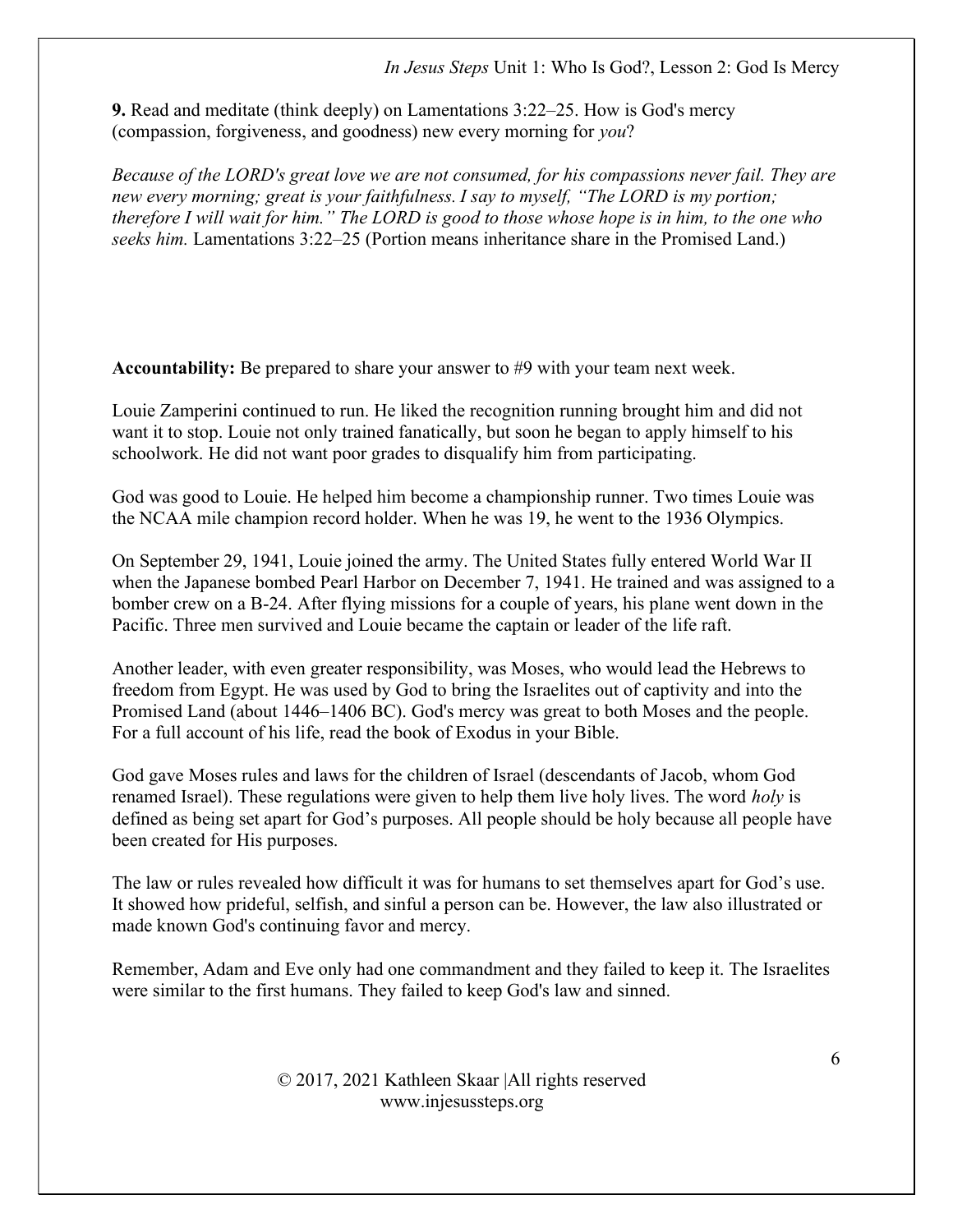God knew they were not able to keep or follow the whole law. Therefore, God set up a system of sacrifice to pay for the people's sins. He used Moses to set it up and teach the people about it. The sacrificial system pointed the way to Christ's sacrifice on the cross.

Definitions: Sacrifice in the Old Testament is the offering of physical items to God through a priest to express loyalty, thanksgiving, or the need for forgiveness. Priests were people chosen to offer the sacrifices and perform other religious duties.

When people offered sacrifices to God, they were to give their best material goods (animals, bread, oil). These outward gifts were signs of the people's inward love for God. The sacrifice (gift) represented a surrendering or a giving of one's whole self to God.

# Read Isaiah 29:13 and answer questions 10–11:

The Lord says: "These people come near to me with their mouth and honor me with their lips, but their hearts are far from me. Their worship of me is based on merely human rules they have been taught." Isaiah 29:13 (Heart in this verse means mind, spirit, and emotions.)

10. What did God want from the Israelite people in the Old Testament?

11. What do you think God wants from people today?

The sacrificial system was complex, and so we will review only one part, the giving of a burnt offering. The burnt offering required the blood sacrifice of a perfect bull, ram, goat, lamb, dove, or pigeon. Blood is a symbol of life because the life of every creature is in its blood (Leviticus 17:14).

Animal sacrifices were offered to God before Moses introduced them. But they were not offered in an organized way. God planned the sacrificial method so sins could be forgiven, and relationship restored. The system not only pointed to Jesus as the perfect sacrifice but temporarily helped with people's sin problem.

12. Read Leviticus 1:4. What outward sign showed a person's sins being transferred to the burnt offering?

You are to lay your hand on the head of the burnt offering, and it will be accepted on your behalf to make atonement for you. Leviticus 1:4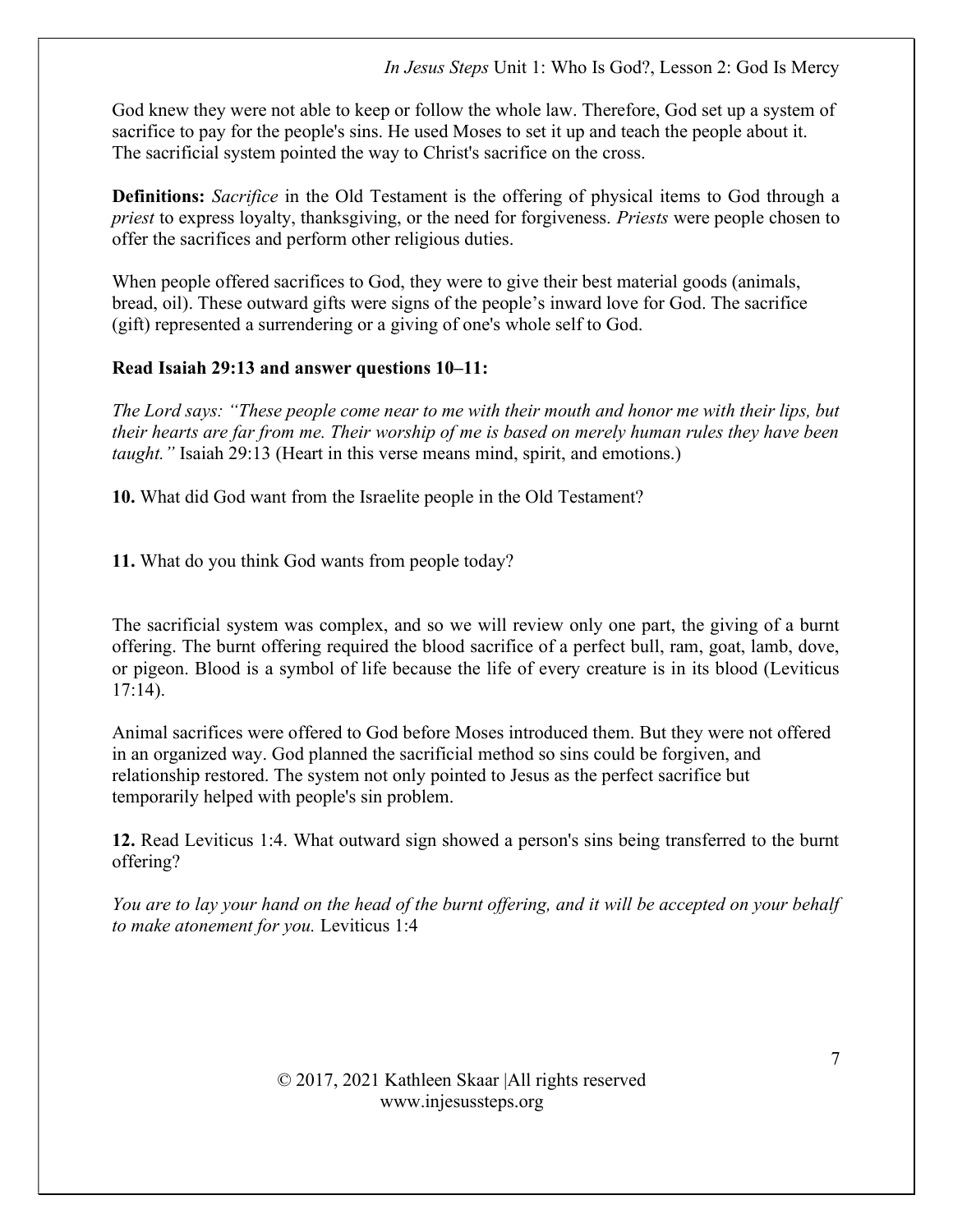Recall from Lesson One: God Is Good, the word, atone, means to bring together as one those who were enemies. Biblically, it is what Christ accomplished by His death and resurrection. We were enemies of God; however, Christ's death brought us peace with Him.

The penalty for sin is death. God, in His mercy, gave people a way to avoid the death penalty. He allowed a person's sins to be transferred to an animal. The animal was killed instead. However, this was not a permanent solution. Animals could not remove all sins for all time. Plus, they could never be a perfect substitute (stand-in) because animals are not human.

13. Read Hebrews 10:1. Could the animal sacrifices take away a person's sins forever (make them perfect)? Yes No (Underline One)

The law is only a shadow of the good things that are coming—not the realities themselves. For this reason it can never, by the same sacrifices repeated endlessly year after year, make perfect those who draw near to worship. Hebrews 10:1

Human sacrifices cannot take away sins either. We are sinful and not perfect. An imperfect person cannot atone for the sins made against a holy and perfect God. Plus, God set up rules against human sacrifice and killing another human being (Genesis 9:6; Leviticus 24:17; Deuteronomy 12:31).

Jesus was born of the Virgin Mary through the power of the Holy Spirit (Luke 1:35). He is both human and divine. He alone could atone for the sins of an individual and of the human race.

14. Read Hebrews 10:8–10. Who sacrificed His own body to take away sins once for all?

First he said, "Sacrifices and offerings, burnt offerings and sin offerings you did not desire, nor were you pleased with them"—though they were offered in accordance with the law.  $\degree$ Then he said, "Here I am, I have come to do your will." He sets aside the first to establish the second.  $10$ And by that will, we have been made holy through the sacrifice of the body of Jesus Christ once for all. Hebrews  $10:8-10$ 

God did not force Jesus to give His life for you and me. Jesus went to the cross willingly. He wants all sin to be forgiven. Jesus wants our broken relationship to be reborn in God's love. He wants all of our broken or faulty relationships to be reborn in God's love.

—End Day Two—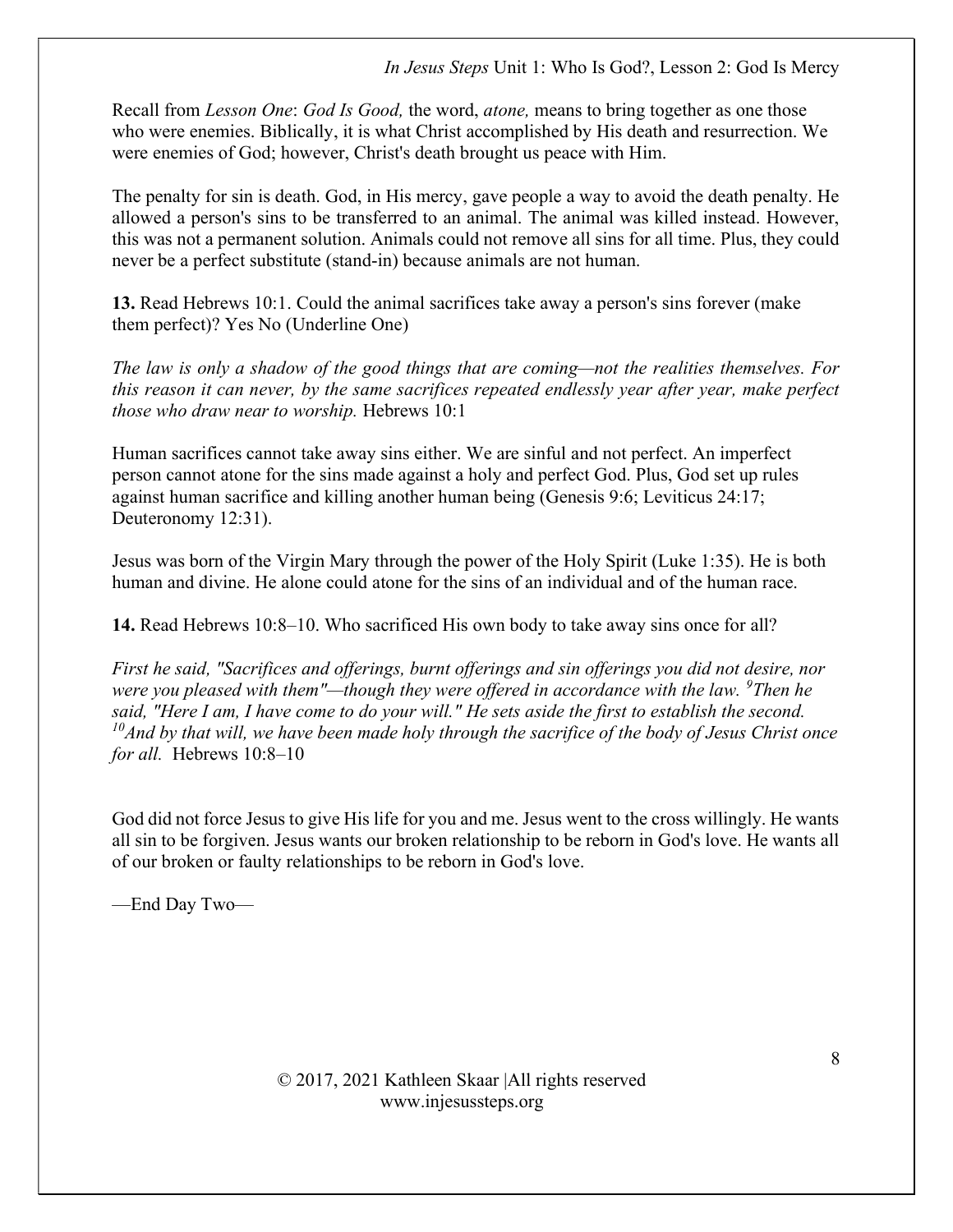#### Day Three Nations and Individuals

15. Read Micah 7:18. God does not stay angry forever but delights to show

Who is a God like you, who pardons sin and forgives the transgression of the remnant of his inheritance? You do not stay angry forever but delight to show mercy. Micah 7:18

God is merciful to nations and to individuals. God is in control of the universe and decides who receives mercy and when it is given. God is good to people even though they do not deserve it. However, God has the right to choose who receives His acts of mercy and when they are given.

16. Read Exodus 33:19. Who does God have mercy on?

And the LORD said, "I will cause all my goodness to pass in front of you, and I will proclaim my name, the LORD, in your presence. I will have mercy on whom I will have mercy, and I will have compassion on whom I will have compassion." Exodus 33:19

God wanted to have mercy on an evil city named Nineveh (pronounced NIN-uh-vuh). He called the prophet Jonah to go to the city and preach against it because of its wickedness. Instead, Jonah ran off and jumped on a ship heading in the opposite direction. Jonah may have been afraid for his own safety with the Ninevites, but there was also another reason. In the final chapter of Jonah we will learn the prophet's underlying motive.

The LORD sent a great wind and everyone on the ship was in danger. Jonah knew this storm was from God and told the sailors to throw him overboard. They did. The people on the ship were saved and Jonah was swallowed by a huge fish, most likely a whale. From the belly of the fish, Jonah cries out to God for mercy and promises to do what the Lord has commanded. The fish vomited Jonah on the seashore.

Jonah obeyed God and went to Nineveh. For three days Jonah warned the people of God's judgment. They believed the message was from God and did not try and hide their sins. The king and the people urgently called on God and gave up their evil and violent ways. They were hoping and praying for God's mercy.

## Read Proverbs 28:13 and answer questions 17–19:

Whoever conceals their sins does not prosper, but the one who confesses and renounces them finds mercy. Proverbs 28:13 (Confess is to agree and come clean. Renounce is to give up.)

17. Are you trying to hide secret sins from God? Yes No (Underline One)

18. If you replied yes in #17, will you confess and renounce your sins? Yes No (Underline One)

© 2017, 2021 Kathleen Skaar |All rights reserved www.injesussteps.org

 $\overline{Q}$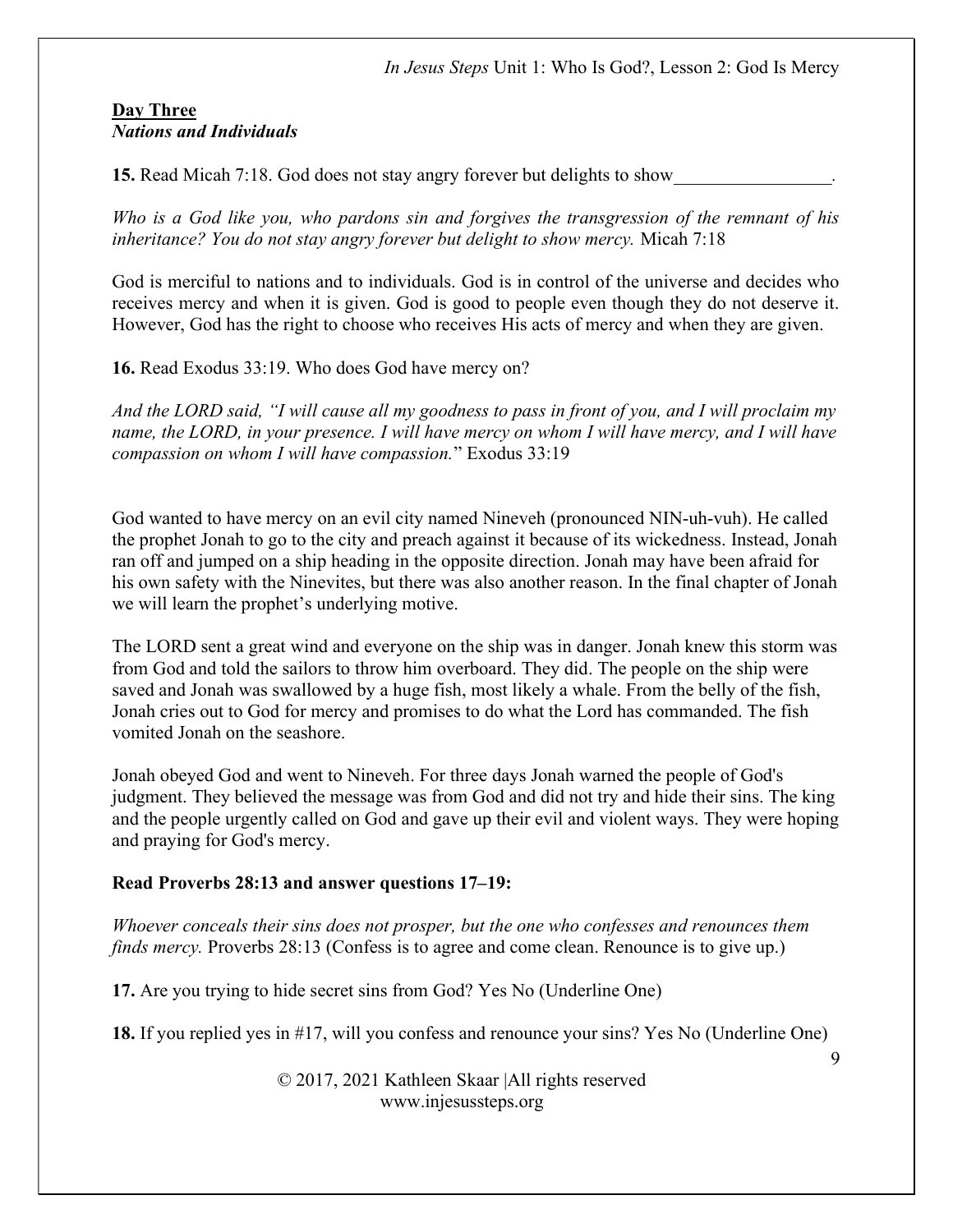19. If you answered no in #18, what is keeping you from confessing and giving up your sins?

The LORD saw how the Ninevites turned from their evil (repented) and He had mercy on them. He did not bring destruction on them. But Jonah was not pleased, and he became angry.

#### Read Jonah 4:2 and answer questions 20–22:

He prayed to the LORD, "Isn't this what I said, LORD, when I was still at home? That is what I tried to forestall by fleeing to Tarshish. I knew that you are a gracious and compassionate God, slow to anger and abounding in love, a God who relents from sending calamity. Jonah 4:2 (Relent is to give up or lessen a harsh intention or cruel treatment. Calamity is an event causing great and often sudden damage or disaster.)

20. What was the real reason Jonah did not want to preach against Nineveh?

21. How does Jonah describe God?

22. If there is someone or some group of people that you prefer would be judged and not receive mercy from God, please explain your situation.

Jonah did not want the Ninevites to be forgiven. Therefore, he was disobedient. He rebelled against God and tried to go his own way.

Jonah knew God better than most people of his day. He was God's prophet. God gave Jonah words to speak to others. He knew that if the Ninevites repented (turned from sin), God would have mercy on them. So Jonah kept unforgiveness in his heart against the Ninevites, and disobeyed God.

The LORD was merciful to Jonah in two ways. First, He had Jonah swallowed by a big fish. This spared the prophet from the storm and certain death, and it also helped him to repent of his disobedience. He went to Nineveh and preached against the people's sin. Second, the LORD helped Jonah work though his own unforgiveness. Jonah did not want compassion for these cruel enemies. Most likely he preferred revenge. God listened to Jonah and then explained how He had made and cared for this nation (Jonah 4:7–11).

God made all people. Yes, He even made those people we consider enemies. He loves them and wants them to turn from their evil ways. God also desires for us to have a merciful heart. We cannot do it on our own. We need to ask God for a merciful heart. Ask Him now.

## Action Step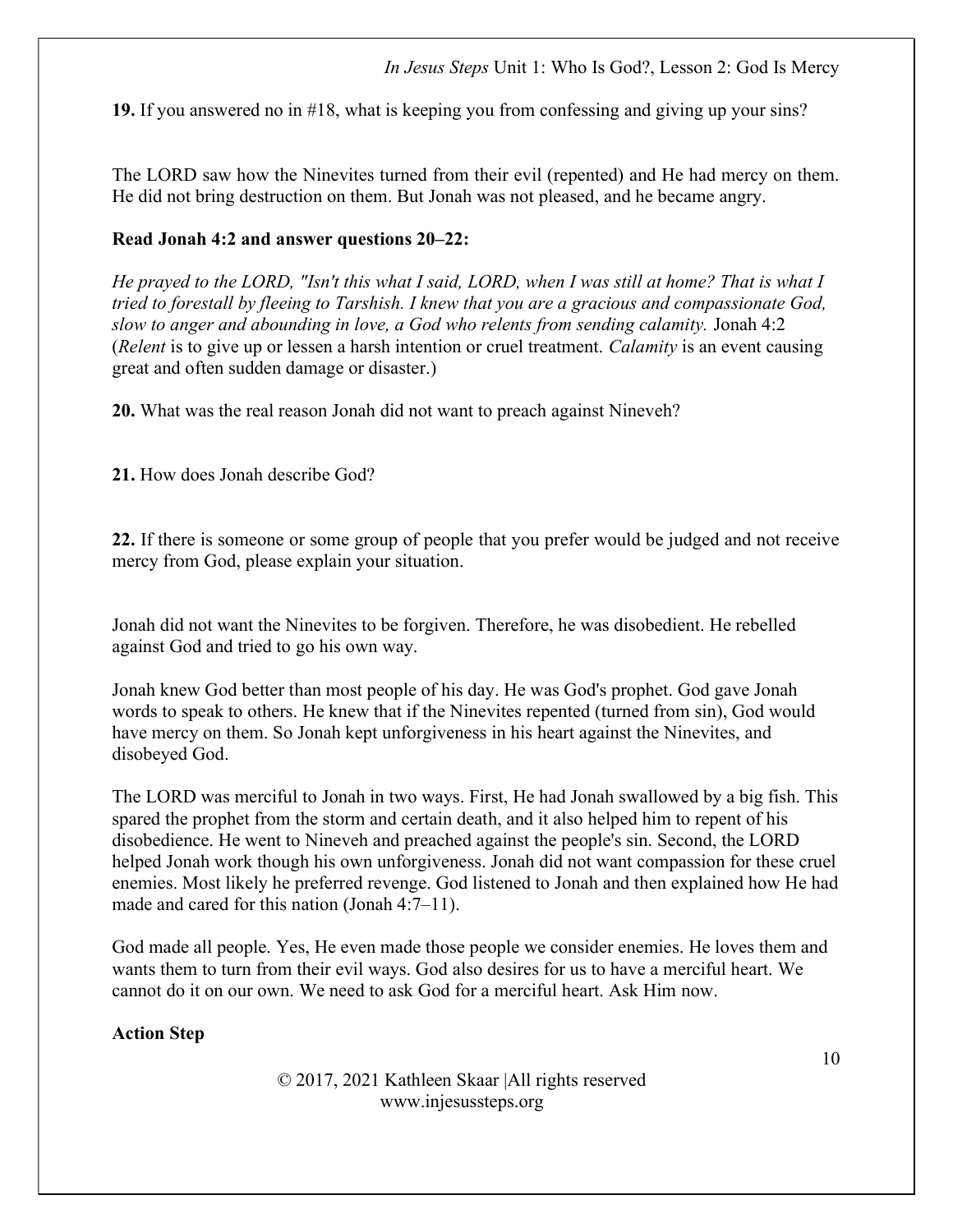23. Who do you need to show mercy to?

24. What good act will you do for this person(s) you named in #23, even though that individual does not deserve it?

25. Explain what good act you did in #24, and how it worked out:

Accountability: Be prepared to share your answer to #25 with your team next week.

After Louie Zamperini survived his plane crash into the Pacific, he noted the time and location. He then took an inventory of their supplies: six fortified chocolate bars, eight half-pint tins of water, and no knife. He was extremely upset about the survival kit not having the most important item—a knife.

Being in 65 million square miles of salt water gave Louie time to think. He considered the possibility of divine intervention in his surviving the crash. He did thank God for saving his life and prayed. He meant his prayers but did not really understand God or talking with Him. In fact, his prayers sounded more like bargaining with someone:

"Answer my prayers now, and I promise if I get home through all this and whatever is to come, I'll serve You for the rest of my life."<sup>4</sup>

Drinking salt water is deadly, so instead the men caught rainwater in the canvas pump cover. In addition to water, they needed food. They were able to do some fishing, but this attracted the sharks. Many times they were in danger with the larger ones, but they were able to put the smaller ones on their own food chain. Louie used the screwdriver end of the pliers from their survival kit to kill the smaller sharks. The only edible part was the liver. Louie had learned in his survival course that eating raw shark would make them sick.

It was difficult to catch enough water and food, so most of the time they were thirsty and hungry. One day an albatross landed on Louie's head while he was asleep. He caught it and wrung its neck—though he received injuries to his hands from its sharp beak.

Finally, after 47 days adrift, they saw a group of islands. One island with two trees seemed to be moving toward them. But no, it was not an island. It was a boat with two masts.

They had drifted about two thousand miles and landed in Japanese territory. One of the three original survivors had died and was buried at sea. So, the Japanese blindfolded Louie and Phil and took them ashore to prison cells.

<sup>&</sup>lt;sup>4</sup> Louis Zamperini and David Rensin, *Devil at My Heels* (New York, NY: William Morrow, 2003), 99.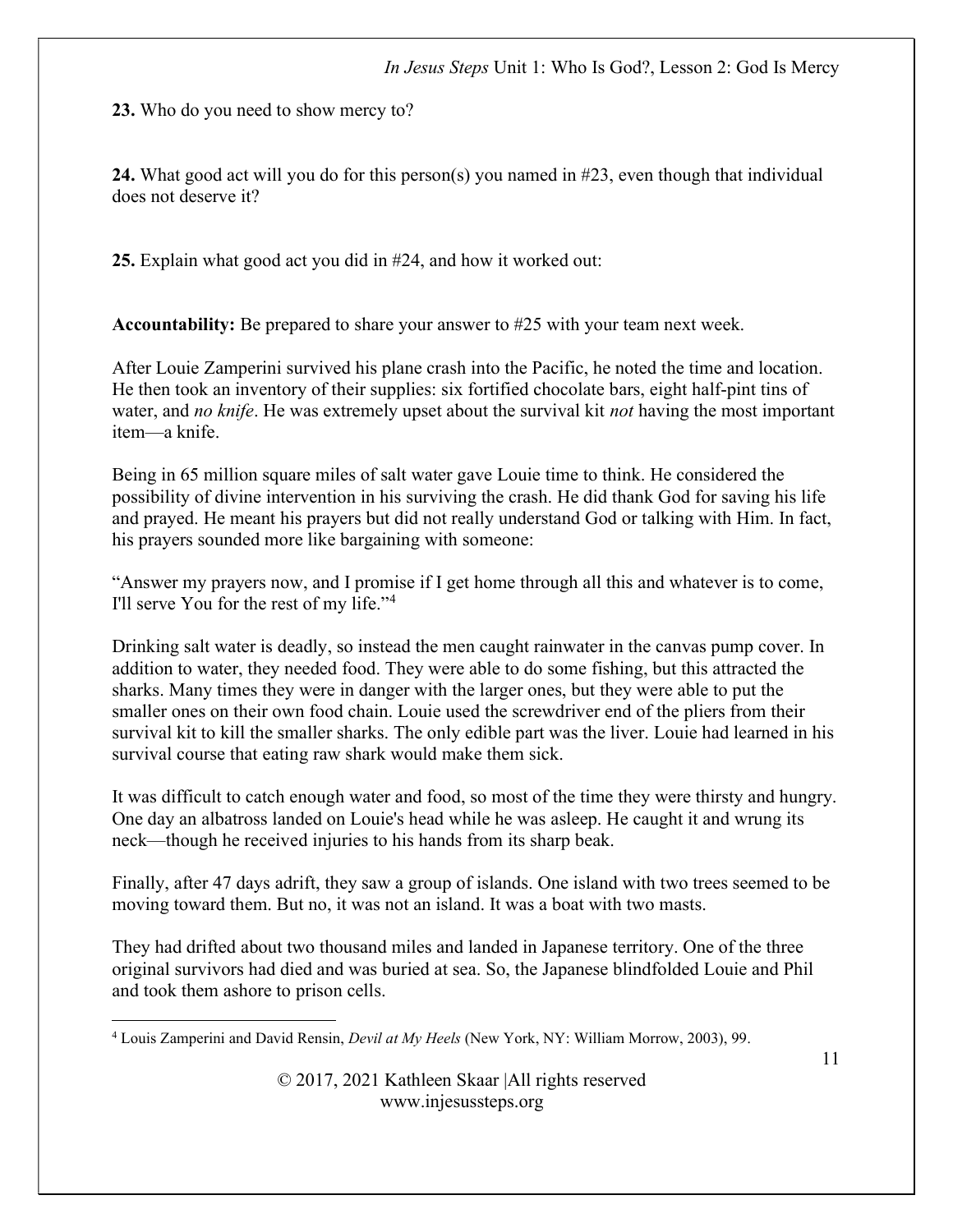The Japanese had to carry their prisoners because after so much time at sea, they were unable to walk. Louie weighed 67 pounds. He had lost nearly 100 pounds.

At first the Japanese treated their prisoners well. They gave them generous portions of rice and soup. Of course, their stomachs were not ready for big portions. They could only digest a little at a time. The Japanese also asked a lot of questions and were amazed at their tale of survival. They showed an interest in Louie's running career, especially his time at the Olympics.

But the good treatment did not last. After a few days they were taken to another island and thrown into separate cells. Louie was seized with fear (claustrophobia) as he landed in a cell the size of a dog kennel. He writes:

"All my life I had kept my emotions tightly in check when it came to my own troubles, but I could no longer help myself. I broke down and cried."<sup>5</sup>

# Read Psalm 86: 3–5 and answer questions 26–29:

 $\ldots$  have mercy on me, Lord, for I call to you all day long. <sup>4</sup>Bring joy to your servant, Lord, for I put my trust in you.  $5$ You, Lord, are forgiving and good, abounding in love to all who call to you. Psalm 86:3–5 (David wrote this psalm.)

26. How does David describe God (v. 5)?

27. Who does David put his trust in (v. 4b)?

28. In what area of your life do you need God's mercy?

29. Write a prayer to the Lord of mercy and ask for His help.

Accountability: Be prepared to share your answer to #26–29 with your team next week.

God has mercy on nations and individuals. He is particularly merciful with people who call on Him and turn away from sin. When we call on the Lord, He will help us to obey Him and repent. We do not deserve His help, but because He is merciful, He responds to our prayers.

—End Day Three—

5 Ibid. 120.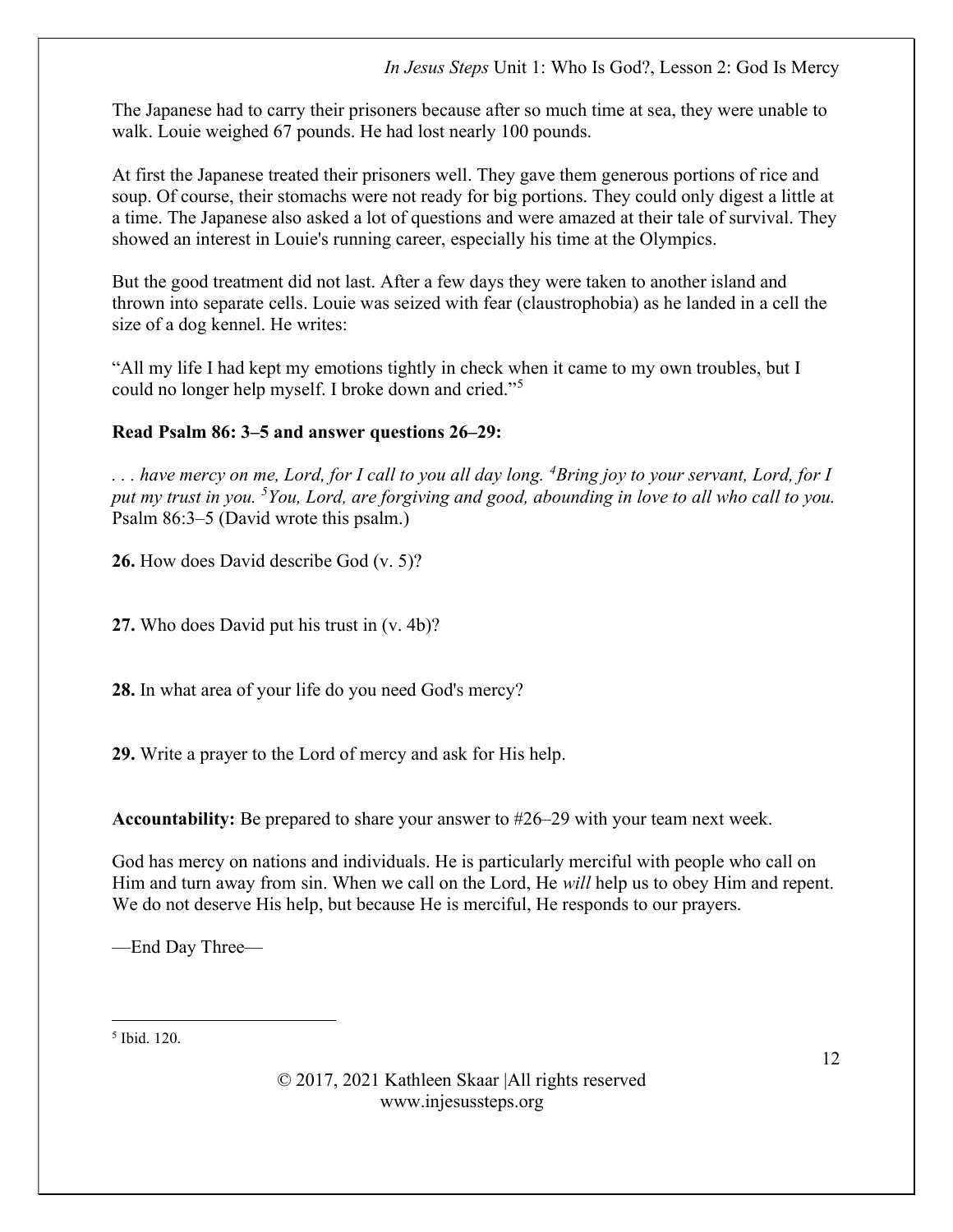#### Day Four New Testament Mercy

Mercy is being good to people in need, even though they do not deserve it. God is mercy. God is so good to undeserving people—He sent His perfect Son to die for our sins.

Jesus embodies (in visible form) God's mercy. Jesus is mercy. Jesus' perfect sacrifice ushers (guides) us into the New Testament. The New Testament or New Covenant means that animal sacrifices no longer pay for our sins. That was the *old* way. Jesus is the *new* way. He died on the cross for you and for me. He delivered us from sin.

# Read Ephesians 2:1–7 and answer questions 30–35:

As for you, you were dead in your transgressions and sins, <sup>2</sup>in which you used to live when you followed the ways of this world and of the ruler of the kingdom of the air, the spirit who is now at work in those who are disobedient (Satan).  $3$ All of us also lived among them at one time, gratifying the cravings of our flesh and following its desires and thoughts. Like the rest, we were by nature deserving of wrath.  ${}^{4}$ But because of his great love for us, God, who is rich in mercy,  $<sup>5</sup>$ made us alive with Christ even when we were dead in transgressions—it is by grace you have</sup> been saved.  $^{6}$ And God raised us up with Christ and seated us with him in the heavenly realms in Christ Jesus,  $\frac{7}{10}$  order that in the coming ages he might show the incomparable riches of his grace, expressed in his kindness to us in Christ Jesus. Ephesians 2:1–7 (parentheses added)

**Definitions:** Grace (v. 5) is God's love in action to undeserving people. The height (pinnacle) of God's grace is Jesus Christ. Heavenly realms (v. 6) can also be translated heavenly places or the heavenlies and is defined as the whole spiritual world or sphere and its activities.

30. Were you dead in your wrongdoing and sins at one time (v. 1)? Yes No (Underline One)

**31.** Who were you following when you were *not* following Jesus (v. 2)?

32. Like every sinner, what do we deserve from God (v. 3)?

Note: The faster we train to see sin in ourselves, the faster we will have mercy on others. Selfrighteous people look on other people's sin, but not their own. When we recognize all the wrong things we have done, we judge less and forgive more.

|                                                   | <b>33.</b> Fill in the blanks from vs. 4–5: But because of his great |      | for us, God, who is |
|---------------------------------------------------|----------------------------------------------------------------------|------|---------------------|
| rich in                                           | $5$ made us                                                          | with | even when we        |
| © 2017, 2021 Kathleen Skaar   All rights reserved |                                                                      |      |                     |

www.injesussteps.org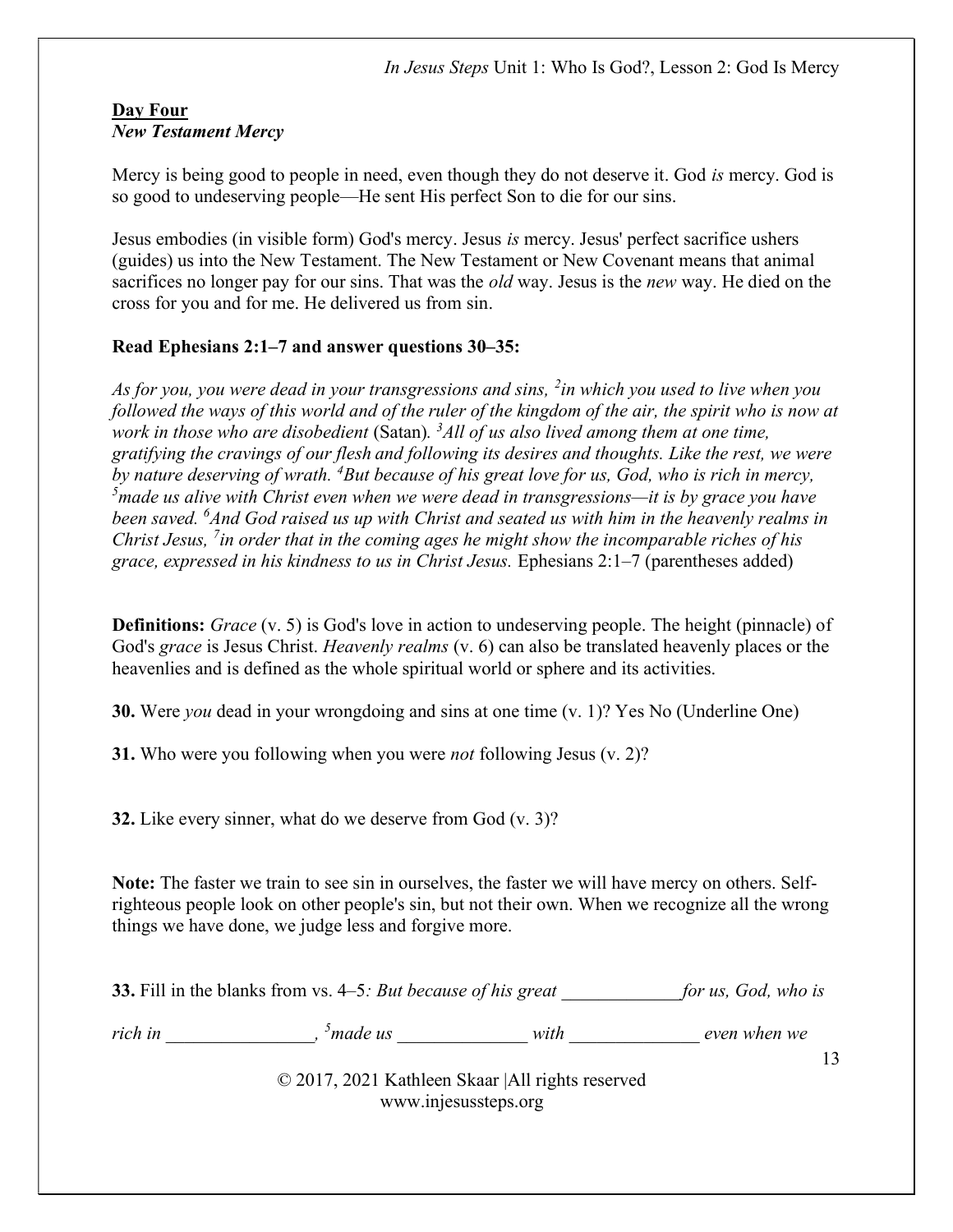were the contractions in transgressions—it is by the vou have been  $\mathcal{V}$ 

34. God raises up believers with Christ. Where are believers seated, that is, what is our spiritual position or place (v. 6)?

35. Why does God raise up believers and seat us with Christ in the heavenly realms (v. 7)?

The God of the Old Testament is the same God of the New Testament. In His mercy, God planned for Jesus to take the wrath (anger, rage, fury) that we rightly deserve. Jesus willingly laid down His life for you and me. Mercy is Jesus on the cross. God is mercy. Jesus is mercy.

People can be without mercy. We can be uncaring and cruel. Louie experienced this lesson firsthand. He writes:

"The rations were so horrible that I had constant diarrhea and dripped mucus from my rear end. Flies got into the mucus and laid their eggs. Some nights it was so bad that I had to curl up in the back of the cell with my naked butt over the hole, leaking. I'd think I had it under control, then five minutes later it would start again, making sleep impossible.

"Most people never understand how bad life can be for prisoners of war because no survivor talks frankly and in detail about these horrible experiences from the banquet dais (platform).

"I could tell from his groans that Phil suffered similarly two cells away, but the guards did not allow us to talk. Any attempt meant suffering a swift kick or poke with a sharp stick. They also beat us regularly. My new life was no new life at all. Better to starve me or send me out to sea again on the raft. At least dying that way would allow me some dignity."<sup>6</sup>

Louie did not know from day to day whether he would live or die. The torture from the guards continued, and life seemed unbearable. Whatever kind of faith he had on the raft disappeared through worry, doubt, and fear. Strong faith looks at God and not circumstances, no matter how horrific or heart-wrenching the situation.

More than two years later the war ended. Japan officially surrendered on September 2, 1945. Louie and Phil had survived and were rescued by American forces. They were delivered.

—End Day Four—

6 Ibid. 120–121.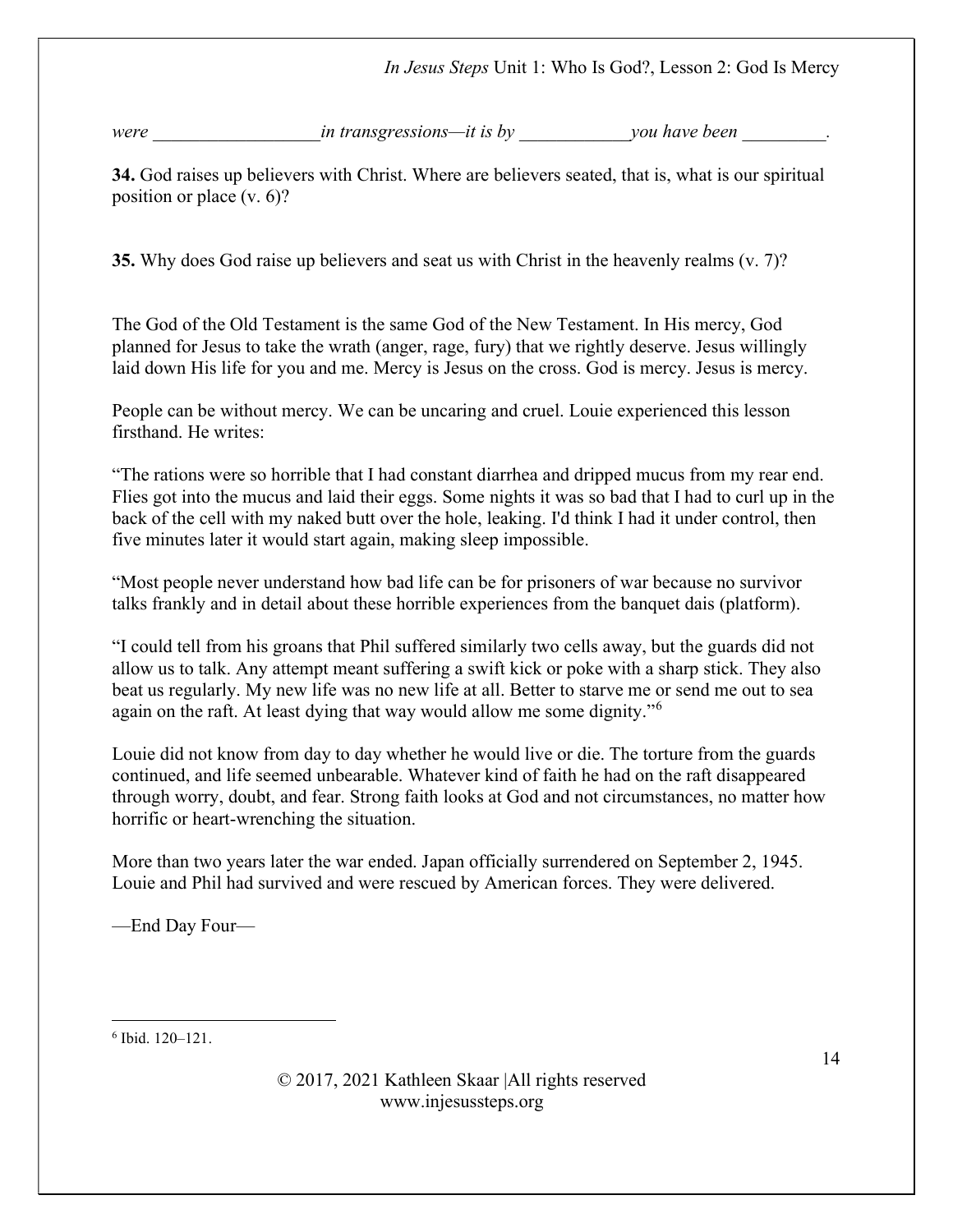#### Day Five Kinds of Mercy

There are many ways God is merciful to us. He comforts, corrects, delivers, forgives, guides, heals, loves, supplies for our needs, etc. (and so on). As a child of God, we are to be merciful to others in various ways also. We will look at two examples: (1) Loving and forgiving your enemies and (2) Helping or supplying someone in need.

Jesus completed the most merciful act in history by dying on the cross for our sins. This is a oneof-a-kind act of mercy by our all-merciful God. It cannot be repeated. However, the story of the cross and what it means can be retold. We can share about Christ's sacrifice so others may glorify God and enjoy Him forever.

Not everyone may be happy to hear about Jesus. A person hearing about the Savior may even become your enemy. Or you may have an enemy for other reasons. Loving and forgiving your enemies is one kind of mercy.

Remember: For God so loved the world that he gave his one and only Son, that whoever believes in him shall not perish but have eternal life (John 3:16). Jesus willingly died for His enemies. He died so we could be forgiven.

## Read Luke 6:27–29 and answer questions 36–37:

But to you who are listening I (Jesus) say: Love your enemies, do good to those who hate you,  $28b$ less those who curse you, pray for those who mistreat you.  $29If$  someone slaps you on one cheek, turn to them the other also. If someone takes your coat, do not withhold your shirt from them. Luke 6:27–29 (parentheses added)

**Definitions:** To *bless* another person means speaking well of them and praying to God for their good. To curse another person means speaking badly of them, criticizing, or insulting in an angry manner.

During the time of Jesus, slapping a person on the cheek was a physical way of cursing or insulting them. When Jesus commands us to offer the other cheek, He is teaching us *not* to hit back or get even (retaliate). He is also not teaching people to remain in dangerous situations.

|  | 36. Jesus commands us to: | our enemies, do | to those who |
|--|---------------------------|-----------------|--------------|
|--|---------------------------|-----------------|--------------|

you (v. 27).

37. Jesus commands us to: \_\_\_\_\_\_\_\_\_\_\_\_\_\_\_ those who \_\_\_\_\_\_\_\_\_\_\_\_\_ you, \_\_\_\_\_\_\_\_\_\_\_\_\_\_

for those who  $\gamma$  you (v. 28).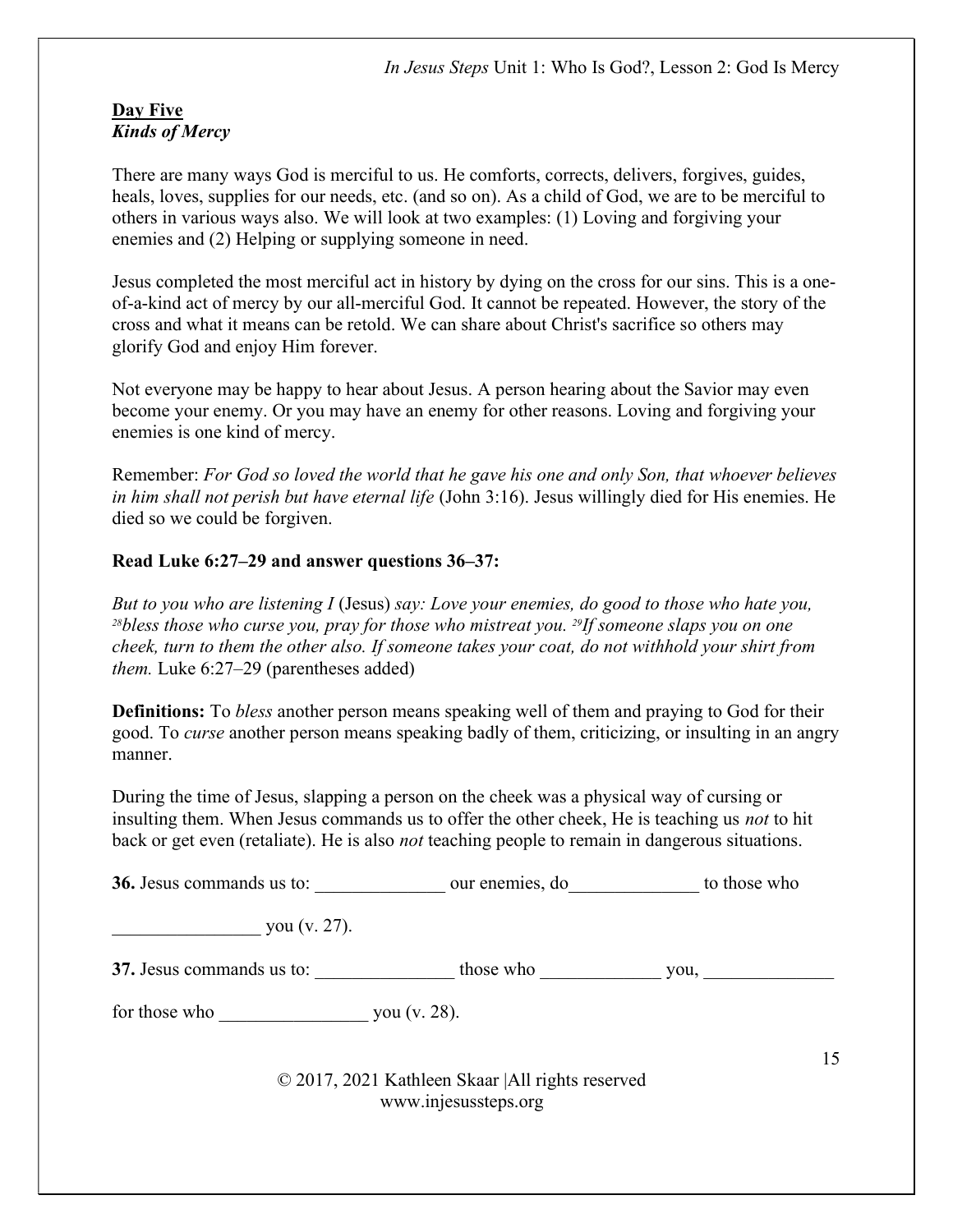#### Read Luke 23:34 and answer questions 38–39:

Jesus said, "Father, forgive them, for they do not know what they are doing." Luke 23:34

38. Jesus was nailed to the cross by His enemies and asked God the Father to them.

39. Did Jesus practice what He preached about loving enemies? Yes No (Underline One)

Loving enemies and forgiving them is difficult. It does not come naturally. We need to ask the Holy Spirit to fill our hearts with supernatural love for those who insult or hurt us. Even praying and asking God for help may be difficult. We may want to cling to our hate. It is so much easier to hold a grudge (persistent ill will) than to humbly let it go.

40. Read and meditate (think deeply) on Luke 6:32-35. How will you apply these verses to your own life?

"If you love those who love you, what credit is that to you? Even sinners love those who love them. <sup>33</sup>And if you do good to those who are good to you, what credit is that to you? Even sinners do that.  $34$ And if you lend to those from whom you expect repayment, what credit is that to you? Even sinners lend to sinners, expecting to be repaid in full.  $35$ But love your enemies, do good to them, and lend to them without expecting to get anything back. Then your reward will be great, and you will be children of the Most High, because he is kind to the ungrateful and wicked." Luke 6:32–35

Accountability: Be prepared to share your answer to #40 with your team next week.

When Peter asked Jesus how many times he should forgive someone, Jesus replied seventyseven times. Some Bible translations say seventy times seven. In other words, we must forgive a person over and over again.

Although we must forgive without limit, Jesus does not mean for us to place ourselves in danger. He was not saying you should accept physical or emotional abuse. If you find yourself in a harmful situation, pray for God to lead you through it. If possible, you should remove yourself from the threat.

After Jesus told Peter to forgive without limit, He told them a parable (a story with a moral lesson). He told them about a king who wanted to settle accounts with his servants. One man was brought to the king who owed him 10,000 talents (millions of dollars). The man did not have the money.

The king ordered the man, his family, and all he had to be sold to repay the debt. The man begged for mercy. The master took pity on him, canceled the debt, and let him go.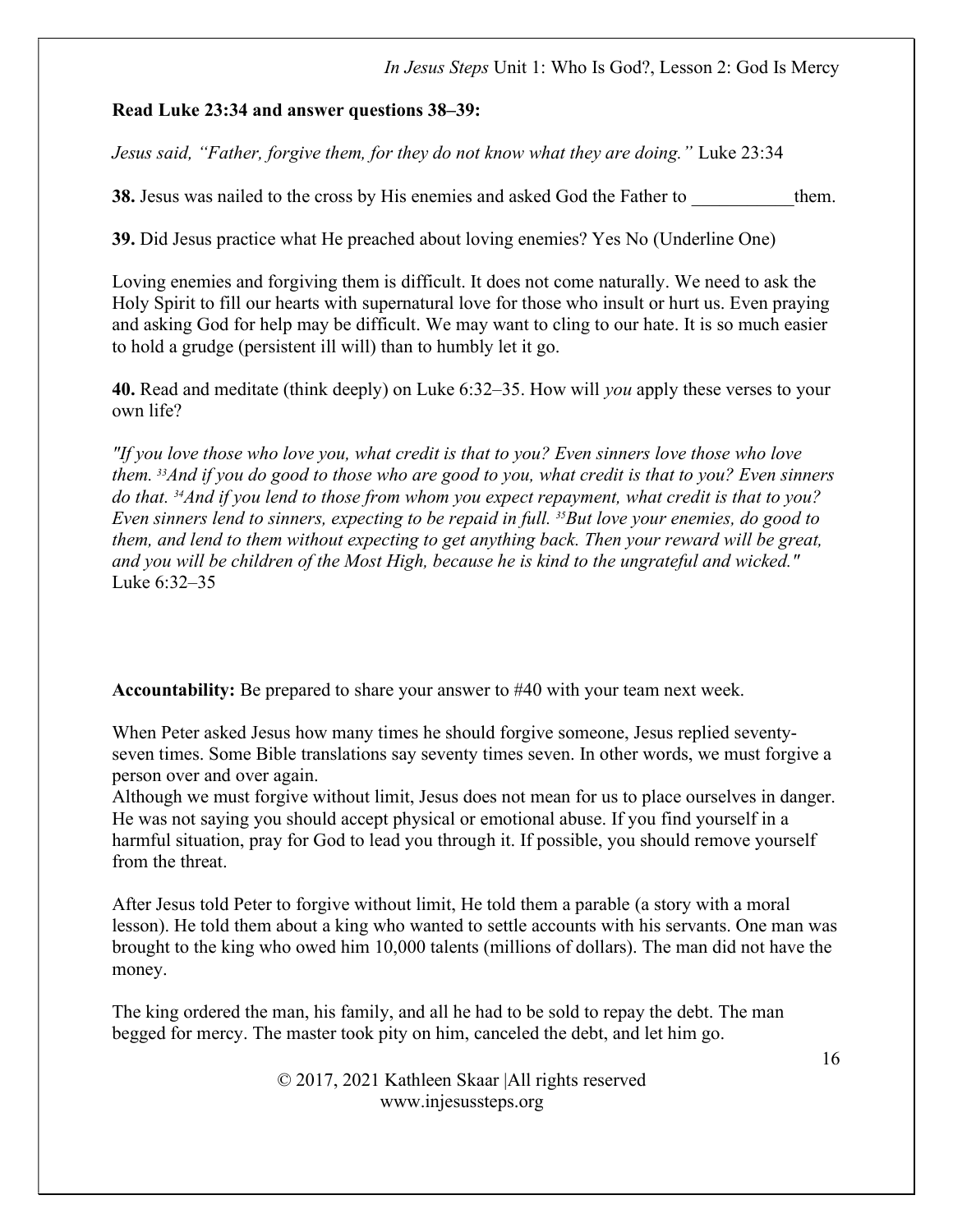When he left, this servant found another servant who owed him a hundred denari (a few dollars). He demanded he pay the money owed. The servant also fell to his knees and begged for mercy. But the servant who had received mercy, refused and had his fellow servant thrown into prison.

## Read Matthew 18:31–33 and answer questions 41–42:

When the other servants saw what had happened, they were outraged and went and told their master everything that had happened. <sup>32</sup>"Then the master called the servant in. 'You wicked servant,' he said, 'I canceled all that debt of yours because you begged me to. 33Shouldn't you have had mercy on your fellow servant just as I had on you?"" Matthew 18:31–33

41. Why did the master call the servant wicked (vs. 32–33)?

42. Is God like the merciful master who forgives our debts (sins)? Yes No (Underline One)

The parable ends with the master sending the wicked servant to jail. He was to be tortured until he could pay back all he owed. Jesus then says, "This is how my heavenly Father will treat each of you unless you forgive your brother or sister from your heart." Matthew 18:35

Louie Zamperini had no interest in forgiving anyone. After the war and his release from his captors, he had recurring nightmares about prison camp and revenge. In order to control his anger and dull the pain and memories, he turned to alcohol.

Louie fell into depression and self-pity. He blamed God and yet, he also knew in his heart that he had not kept his promise on the raft. Although Louie had promised to serve God, he had not given God much thought in the prison camp or in the year after his rescue. When he did think about God, it was in a negative context; he hated religion and God.

Louie married but continued to drink. This caused problems, and the marriage was failing. His wife's name was Cynthia; she was pregnant with their second child when a new neighbor moved into their apartment building. It was September 1946 when the neighbor invited them to church and to a revival meeting with Billy Graham.

Louie refused to attend, but Cynthia did go and accepted Christ as her Savior. Finally, at her urging, Louie agreed to go. He did not trust Jesus as his Savior at the meeting. But now his anger was replaced by fear. His nightmare changed that night: Louie saw one of the prison guard's face and Satan's face as the same.

Remarkably, Cynthia talked him into going to hear Billy Graham the next night. Although he was fighting and making excuses throughout Dr. Graham's talk, at the end he decided to follow Christ. The next morning when he woke up, he realized he had not experienced any nightmares.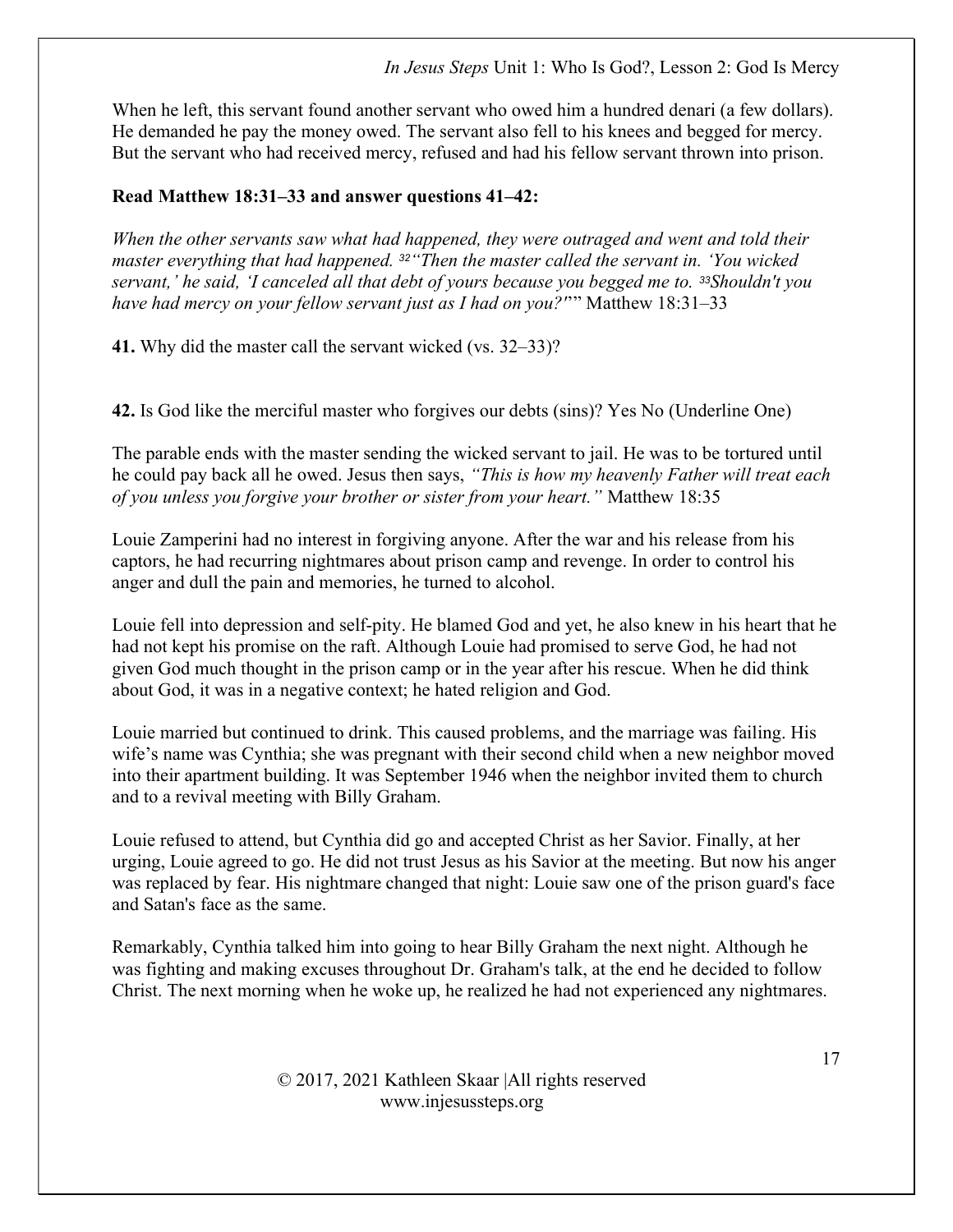In his autobiography, Louie reminded new believers that God does not give out a *steady* diet of happiness. There can be difficult and trying times. Louie went through a period of sadness, doubt, and painful self-examination and explains:

"The Christian life is not easy. You'll always get a guy who stands up and says, 'Ever since I became a Christian, my life's been a bowl of cherries.' I've always turned to that guy and said, 'You know what you need? You need Christ. Christian life isn't about a bowl of cherries. It's a struggle, and that struggle keeps you dependent on Him."<sup>7</sup>

Although Louie had forgiven the Japanese, in 1950 he felt it was important to forgive his former captors, face-to-face. He knew they were imprisoned at Tokyo's Sugamo Prison and made plans to go. God provided the funds in a variety of ways. God even moved strangers to give for this trip of mercy and forgiveness.

When he arrived in Japan, Louie was allowed to tell his story to hundreds of war criminals in Sugamo Prison. Afterward, he invited them to become Christians. Close to sixty percent raised their hands. Finally, Louie's former guards were invited to speak with him. A group of them came forward. Not everyone decided to follow Christ. One who did said:

"I don't understand how you can come back here and forgive us. Your Christianity must be real, but I don't understand it."<sup>8</sup>

Jesus taught valuable lessons through parables. As mentioned earlier, parables are simple stories that teach moral or spiritual lessons. Another valuable lesson appears in the Parable of the Good Samaritan. It is a good example of helping someone in need.

In this parable Jesus told the story of a traveler who fell into the hands of robbers. They took all his possessions, stripped him of his clothes, beat him, and left him half dead. Later, two men passed by and did not stop to help. Both were religious leaders.

When a Samaritan (person from Samaria) came to the place and saw the man, he had pity on him. He bandaged his wounds, put him on his donkey, and took him to an inn (lodging for travelers). He paid for the innkeeper to feed and care for him.

## Read Luke 10:36–37 answer questions 43–44:

"Which of these three do you think was a neighbor to the man who fell into the hands of robbers?"  $37$ The expert in the law replied, "The one who had mercy on him." Jesus told him, "Go and do likewise." Luke 10:36–37

43. When Jesus said, "Go and do likewise," what does He mean?

 $<sup>7</sup>$  Ibid., 246.</sup>

<sup>8</sup> Ibid., 264.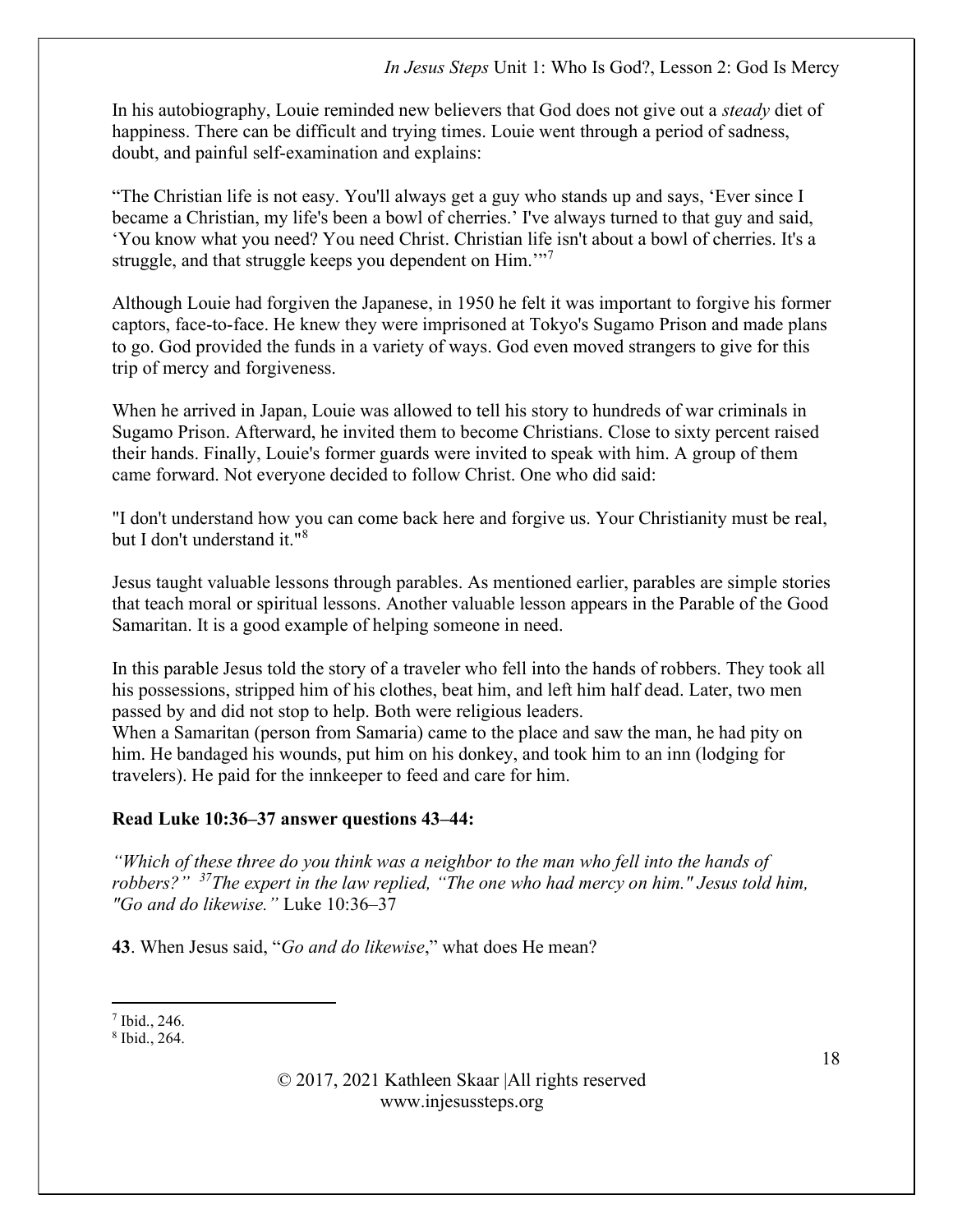# Action Step

44. Pray and ask God for someone that you can help. Write about your experience and how you showed mercy by helping someone. It may be a few days or more for God to reveal who you are to help and the opportunity to accomplish it. Share with your team when it happens.

45. Memorize Luke 6:36: Be merciful, just as your Father is merciful.

Accountability: Be prepared to share #44–45 with your team next week. It may be a few days or more for God to reveal the person you are to help. Share with your team when it happens.

46. Read and meditate on 1 Peter 1:3–5 and Ephesians 2:4–7. What are some ways God has been merciful to you in Christ Jesus?

Praise be to the God and Father of our Lord Jesus Christ! In his great mercy he has given us new birth into a living hope through the resurrection of Jesus Christ from the dead, <sup>4</sup>and into an inheritance that can never perish, spoil or fade. This inheritance is kept in heaven for you,  $5$ who through faith are shielded by God's power until the coming of the salvation that is ready to be revealed in the last time. 1 Peter 1:3–5

But because of his great love for us, God, who is rich in mercy. <sup>5</sup> made us alive with Christ even when we were dead in transgressions—it is by grace you have been saved.  $6$ And God raised us up with Christ and seated us with him in the heavenly realms in Christ Jesus, <sup>7</sup> in order that in the coming ages he might show the incomparable riches of his grace, expressed in his kindness to us in Christ Jesus. Ephesians 2:4–7

Accountability: Be prepared to share your answer to #46 with your team next week.

God was merciful to Louie in many ways. He supplied needs, delivered, corrected, comforted, forgave, guided, and healed. After his Japanese trip of forgiveness, Louie wrote:

"I knew that I had finally come full circle. Except for continuing to tell my story and spreading the Word, a great part of my life was over: the delinquency, the running, the war, the